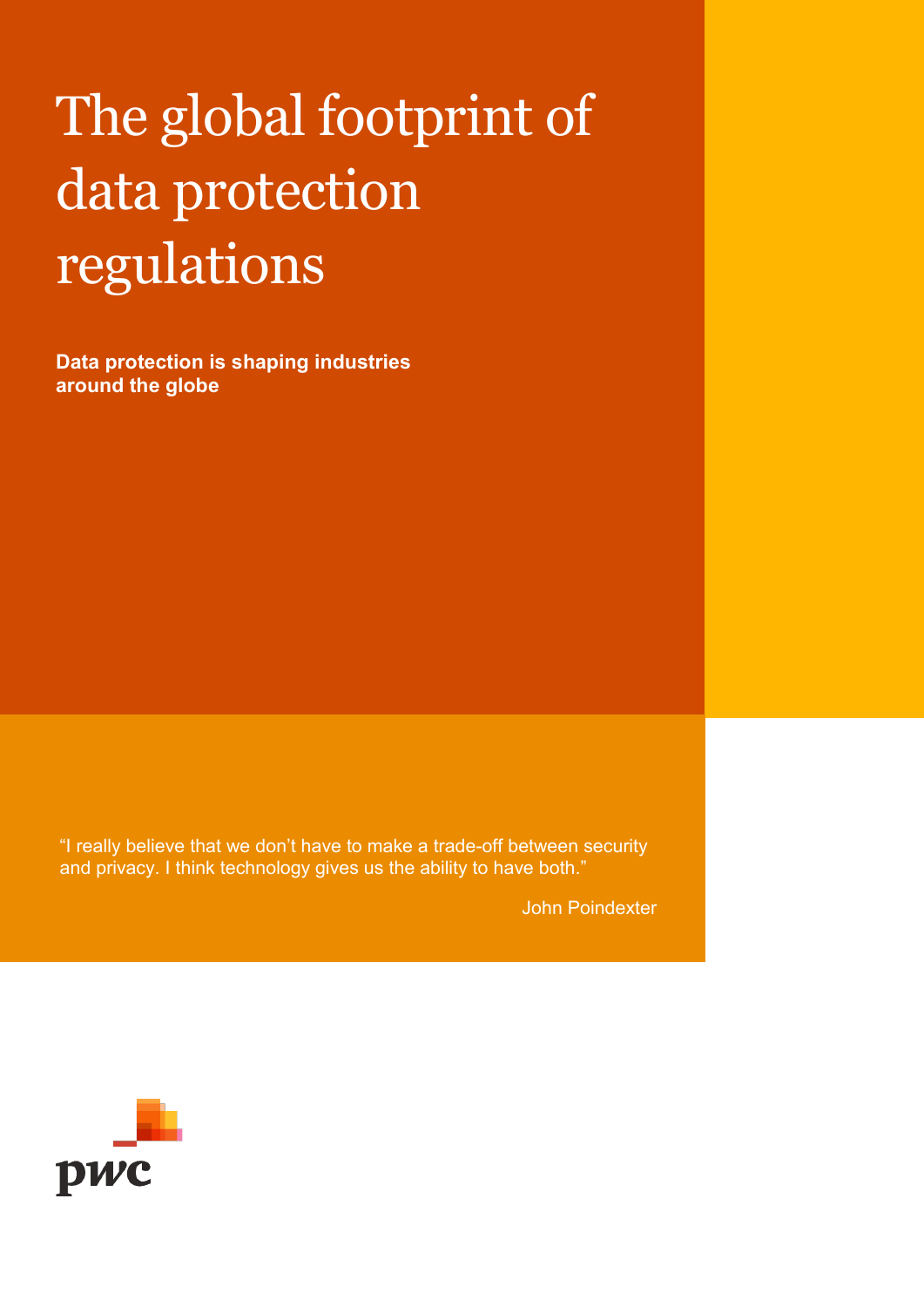## **Table of Contents**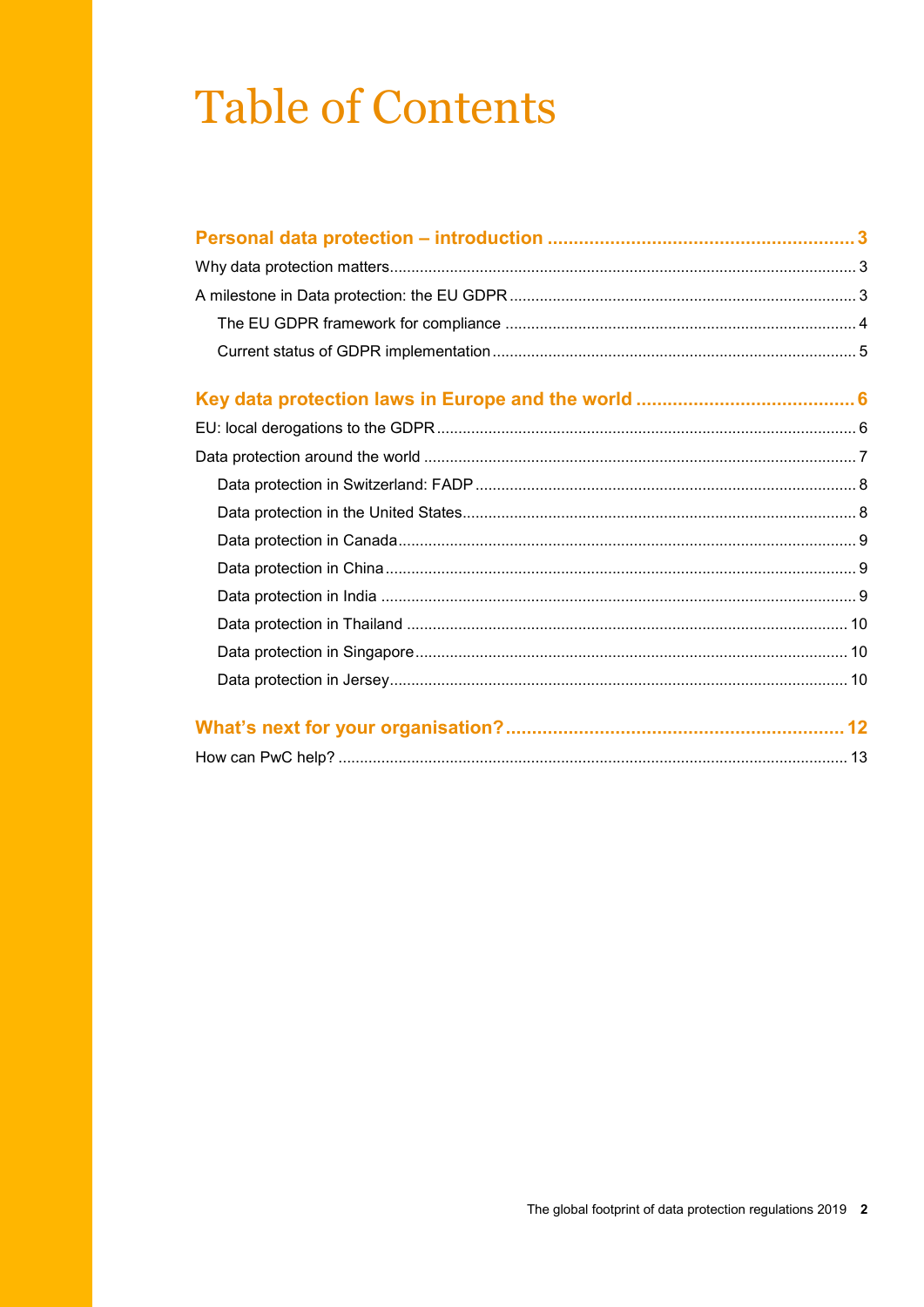## <span id="page-2-0"></span>Personal data protection – introduction

The world is going through its fourth industrial revolution, one that is driven by extreme social and economic connectivity. Digitalisation and data availability have been and still are key enabling factors of such a revolution, and the amount of information being processed is growing exponentially by the day. Most activities nowadays result in the production of some sort of data, starting from a simple phone call all the way to less obvious examples like buying groceries with your credit card and your store loyalty card. This constantly growing amount of information needs to be stored and managed by organisations, which in turn have to grow more complex to survive in the modern, digitalised world.

Given its importance, personal data processing is currently a top priority on many government agendas around the world. The EU initiated a regulatory standard when it published the General Data Protection Regulation (GDPR), and it set the bar for the update and review of most global personal data protection laws. After GDPR, companies all over the globe should expect a wave of new or updated regulations, and should be prepared to comply with increasingly strict requirements. In this document we describe in great detail how some of these regulations are changing, and what companies need to do in terms of processing personal data in order to survive in this highly regulated world.

#### <span id="page-2-1"></span>**Why data protection matters**

People in the current era manage their personal data in ways that would have been unthinkable just a couple of decades ago. Would a person in the 1980s reveal their address, phone number and annual income to a total stranger met on the bus? Most certainly not. Today, though, people share an unimaginable amount of information with companies – essentially with total strangers – and most of the time we do so because we are confident that our data will be processed legally and in line with basic data protection principles. We assume that our data will be kept safe and confidential, that no third party will have access to it, and that the company to which we entrusted our data will use it only for the purposes for which we provided it. We can confidently make this assumption because strong data protection regulations are being enforced and companies have real incentives to make sure our data remains protected.

Despite their best efforts, however, this doesn't always work, as the recent Facebook-Cambridge Analytica data scandal demonstrated: millions of Facebook's personal data profiles were allegedly analysed without authorisation and used for illegal political purposes. Cases like this highlight the need for stronger and more transparent regulations – like the EU's GDPR, which entered into force in May 2018, after the events linked to the Cambridge Analytica data misuse scandal.

#### <span id="page-2-2"></span>**A milestone in Data protection: the EU GDPR**

Demand for the new European Union General Data Protection Regulation (EU GDPR) arose out of a need for stronger regulatory requirements regarding personal data protection. GDPR needed to embrace a much wider scope of requirements compared to the previous Data Protection Directive 95/46/EU adopted in 1995. The GDPR was published on 24 May 2016 with a transposition period of two years until May 2018 (when it came into force). It was a new regulatory framework designed to strengthen the data privacy and protection of all EU citizens, across the EU member states and abroad.

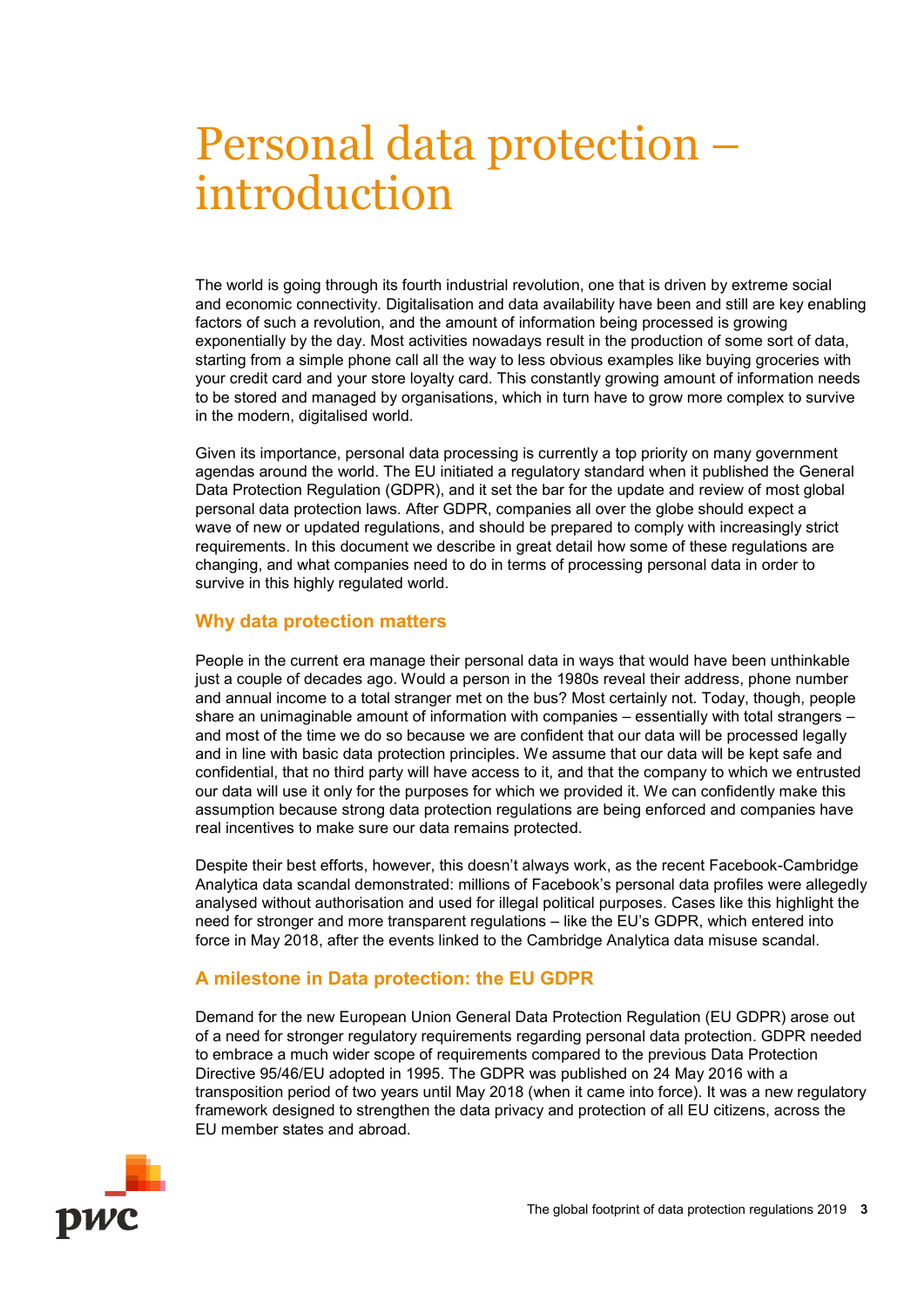Any organisation, regardless of geographical location, that collects or processes personal data on EU residents needs to comply with GDPR, including organisations with no business facilities in the EU but that offer goods and services into the EU or that monitor European citizens. Noncompliance from such organisations has severe financial consequences, with fines either up to 4% of total global annual turnover or 20 million euros, whichever is higher.

GDPR is seen by many as a milestone in the context of data protection, as it sets a level of protection for the data subject that was unheard of before. Not only does it define strict principles of compliance when it comes to the processing of personal data, but also grants data subjects a set of rights that give them more control over how their personal data is processed. The most noteworthy of such rights is definitely the right to be forgotten: in a digitalised society where any information seems destined to be stored forever on some server, this right grants data subjects the possibility of having their data deleted once it is no longer needed for the purpose for which it was collected. More specifically, organisations need to have the capability of deleting data from all their systems upon request (including the systems of other companies to which data was transferred).

#### <span id="page-3-0"></span>The EU GDPR framework for compliance

The articles of the EU GDPR include eight key topics that need to be covered operationally from three different perspectives: business (which data is processed), IT (where is personal data processed) and third parties (to whom is personal data transferred).

**3**

**Standards** To ensure that personal data is processed in

requirements, companies need to develop processes and enforce behavioural standards with their

compliance with GDPR

#### **1**

#### **Data inventory**

Organisations need to create and maintain a data inventory to identify which personal data is processed and for which purpose.

### **2**

#### **Principles**

Personal data processing should always be performed in adherence with personal data protection principles (e.g. it has to be lawful, for a specific purpose, etc.)

**4**

#### **Data subject rights** Under GDPR, natural

persons have a series of rights (data subject rights), to which organisations need to be ready to answer (e.g. right of data access, or right to be forgotten).

#### **5**

#### **Data processing records**

The regulation requires organisations to maintain a detailed record of all the personal data processing activities.

### **6**

#### **Personal data breaches**

Companies must minimise the risk of data breaches, and need to implement processes to inform the supervisory authority within 72h of a breach (when certain conditions are met).

staff.

**7**

#### **Data Protection Officer**

When certain conditions are met, organisations need to nominate a Data protection Officer to monitor compliance with GDPR requirements.

### **8**

#### **Data Protection impact assessment**

For processing activities which present a risk to the rights and freedom of the individuals, an impact assessment is required, to identify and implement adequate mitigation measures.

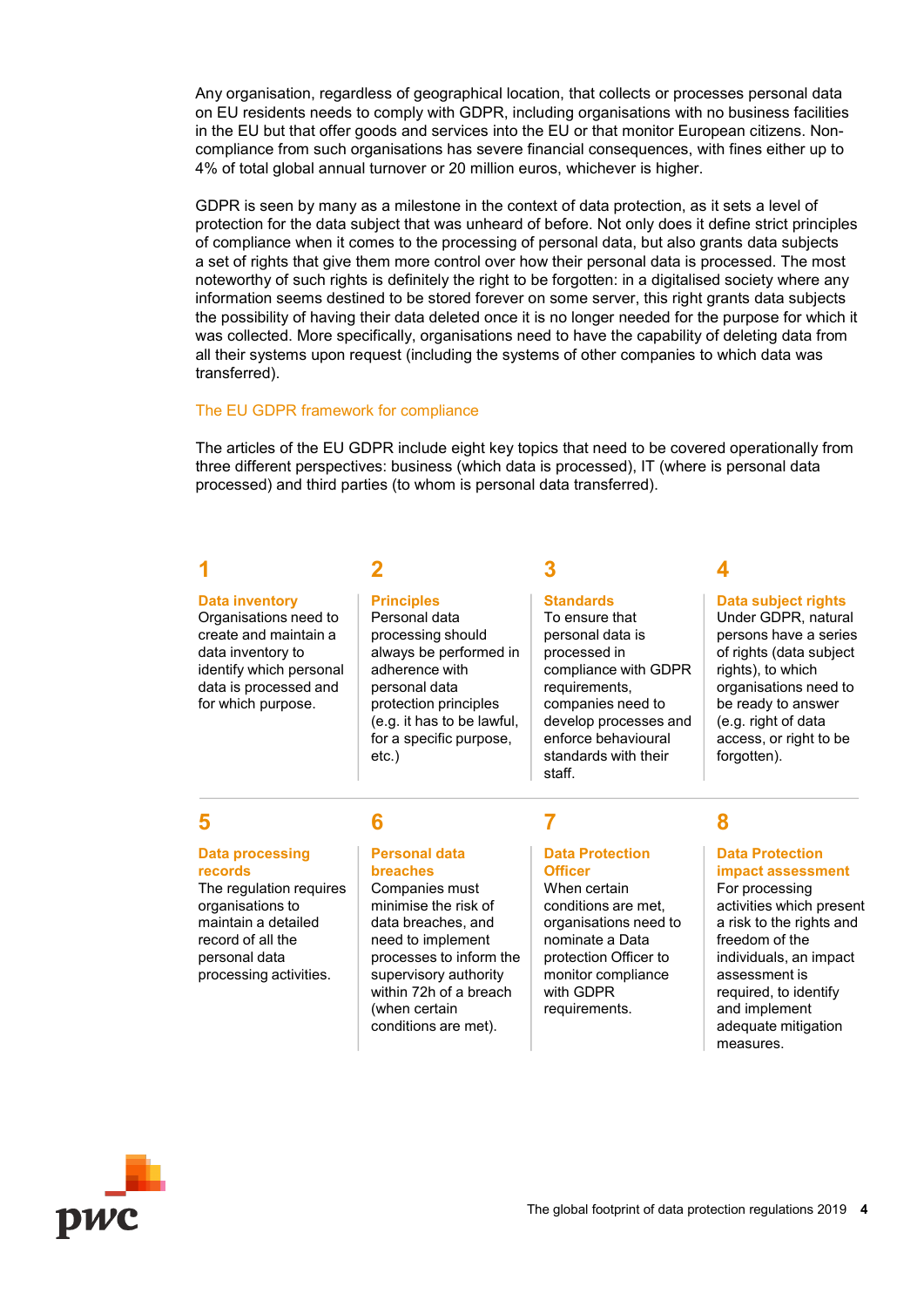#### <span id="page-4-0"></span>Current status of GDPR implementation

Complying with GDPR has resulted (and still is) in massive investments for organisations in Europe and throughout the world, but some companies have also managed to look at the bright side. Compliance with the regulation also brought new opportunities for organisations that had already consistently redefined their approach to privacy, allowing them ultimately to benefit from the value of the data they hold. They have been able to develop a setup better suited to the new digital economy and the associated trust among data subjects by giving them more transparency and control over their own data.

Many companies, both in the EU and in other countries like Switzerland, have adopted a riskbased approach for the implementation of compliance measures with GDPR. This has often manifested itself in a wave approach, where certain measures have been prioritised over others. Where some companies completed the implementation of compliance measures by the GDPR go-live date in May 2018, most organisations are working on the subsequent steps, including:

- 1. Ensuring the efficacy of the implemented measures. This is especially important in terms of the procedures related to personal data processing records and personal data breaches
- 2. Automating the implemented processes, where possible, to reduce compliance costs. Many organisation have implemented processes through tedious manual efforts, but these can often be automated over the long term (e.g. regarding data subject rights, where the generation of data subject rights reports can be easily automated)
- 3. Reviewing data protection efforts from a strategic perspective, by including data management within the company's strategic orientation. In light of the efforts already undertaken to create the data inventory, the next logical step is to make sure to use this information strategically by making the best possible use of the data that companies already hold and process (always keeping in mind compliance with data protection principles, particularly in relation to the purpose limitation).

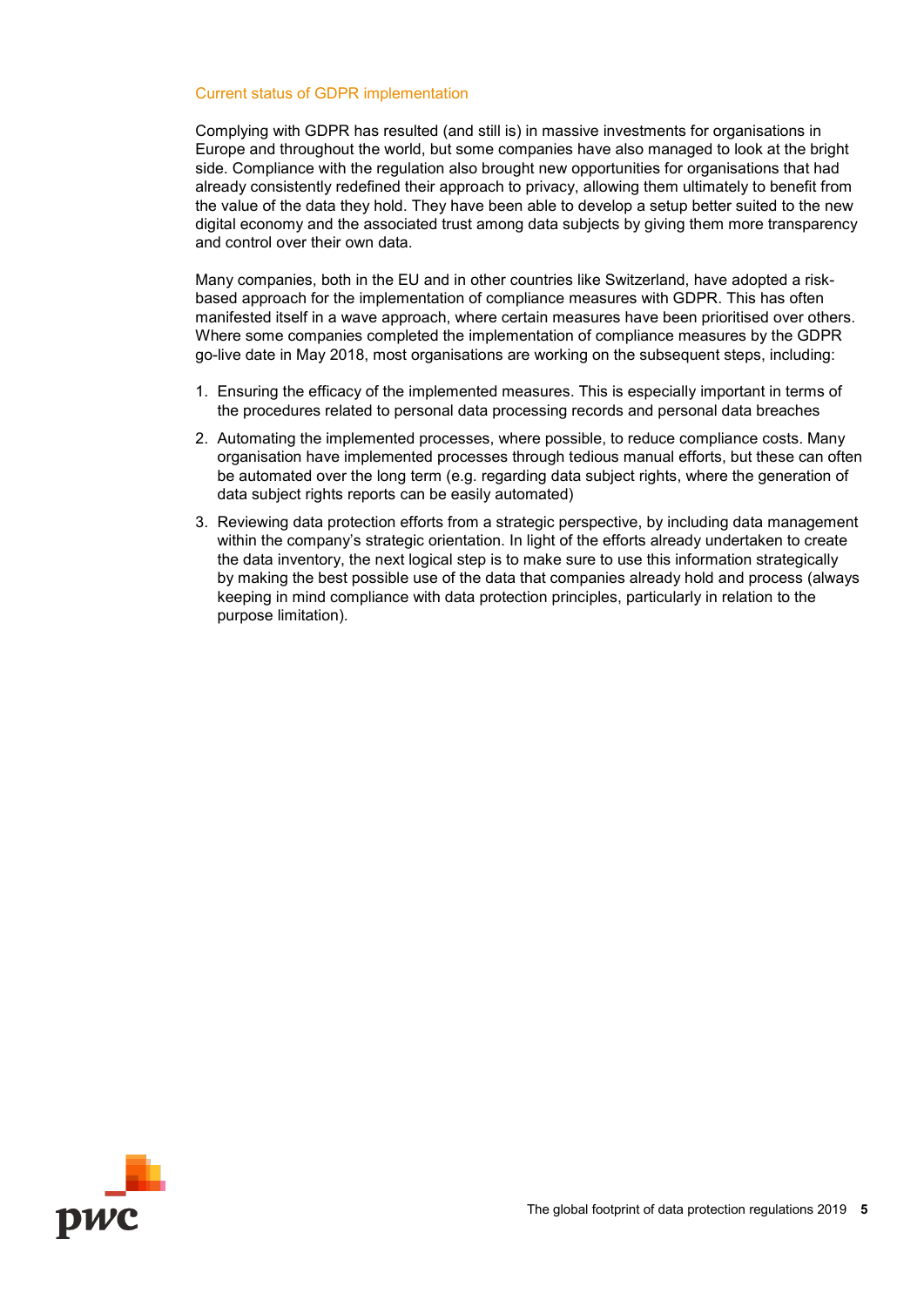## <span id="page-5-0"></span>Key data protection laws in Europe and the world

Data protection has become a hot topic in many countries around the world. Whether your company is based in Europe or in a remote region of China, you will have to deal with some sort of personal data protection regulation – and things may get complicated for corporations with a global footprint. So much so that it may be more efficient for a US-based company to simply comply with the European GDPR in all of the locations in which it operates – as most other regulations would typically be equivalent or less strict than the GDPR.

In this section we aim to give you a detailed overview of the key data protection regulations in some of the most important regions in the world.

#### <span id="page-5-1"></span>**EU: local derogations to the GDPR**

The GDPR is a regulation, and as such it automatically applies equally in all EU member states without the need to transpose it into national laws. Nevertheless, these states can still exercise a degree of discretion on certain areas of the regulation. In fact, the text allows for national derogations on specific sections (e.g. processing of special categories of personal data or data transfers).

In practice, where GDPR allows for derogations, national laws can be more or less strict than the GDPR in defined areas. Here we list some examples of these differences for the biggest European countries. However, the full scope of derogations is too extensive to be covered here and we suggest companies initiate a full analysis of the national derogations published within the countries they operate.

| <b>Country</b> | <b>Derogation to GDPR</b>                                                                                                                                                                                                                                                                                                                                                                                                                                                                                                                                                                                                                                                                                                                                                                                                                                                                                                                                                                     |
|----------------|-----------------------------------------------------------------------------------------------------------------------------------------------------------------------------------------------------------------------------------------------------------------------------------------------------------------------------------------------------------------------------------------------------------------------------------------------------------------------------------------------------------------------------------------------------------------------------------------------------------------------------------------------------------------------------------------------------------------------------------------------------------------------------------------------------------------------------------------------------------------------------------------------------------------------------------------------------------------------------------------------|
| UK             | With Brexit coming soon, UK data protection law will be monitored closely, as it may<br>lead the way to a UK-specific data protection law (to the extent that the GDPR will<br>not be directly applicable anymore).<br>The Data Protection Act, applicable from May 2018, contains an extensive lists of<br>derogations to the GDPR, but here are the most noteworthy:<br>UK derogations set stricter conditions for the processing of special categories<br>of personal data (such as biometric information, or data on sexual orientation)<br>where explicit consent is required. The processing of these special categories of<br>personal data needs to meet specific conditions in order to be considered lawful.<br>• The UK Data Protection Act also requires that appropriate safeguards and policies<br>are in place for processing special categories of personal data, and that these<br>are adequately documented as part of keeping processing records (c.f.r. Art. 30<br>GDPR). |
| Germany        | In Germany the new Federal Data Protection Act (FDPA) entered into force in May<br>2018, thereby setting additional and stricter requirements for processing personal<br>data:<br>• Specific requirements are stipulated for processing video recordings: not only do<br>companies need to ensure that the activity does not raise a risk to the rights and<br>freedoms of individuals, but such processing is also only permitted under a strict<br>set of conditions. Considering the widespread use of closed circuits cameras, this<br>is bound to be one of the most challenging requirements to meet.<br>• Where the GDPR requires the mitigation of risks to the individuals in the context of<br>automated decision-making and profiling, German derogations only allow the<br>processing of personal data for scoring purposes under a set of specific conditions.                                                                                                                   |
|                | The global footprint of data protection regulations 2019 6                                                                                                                                                                                                                                                                                                                                                                                                                                                                                                                                                                                                                                                                                                                                                                                                                                                                                                                                    |

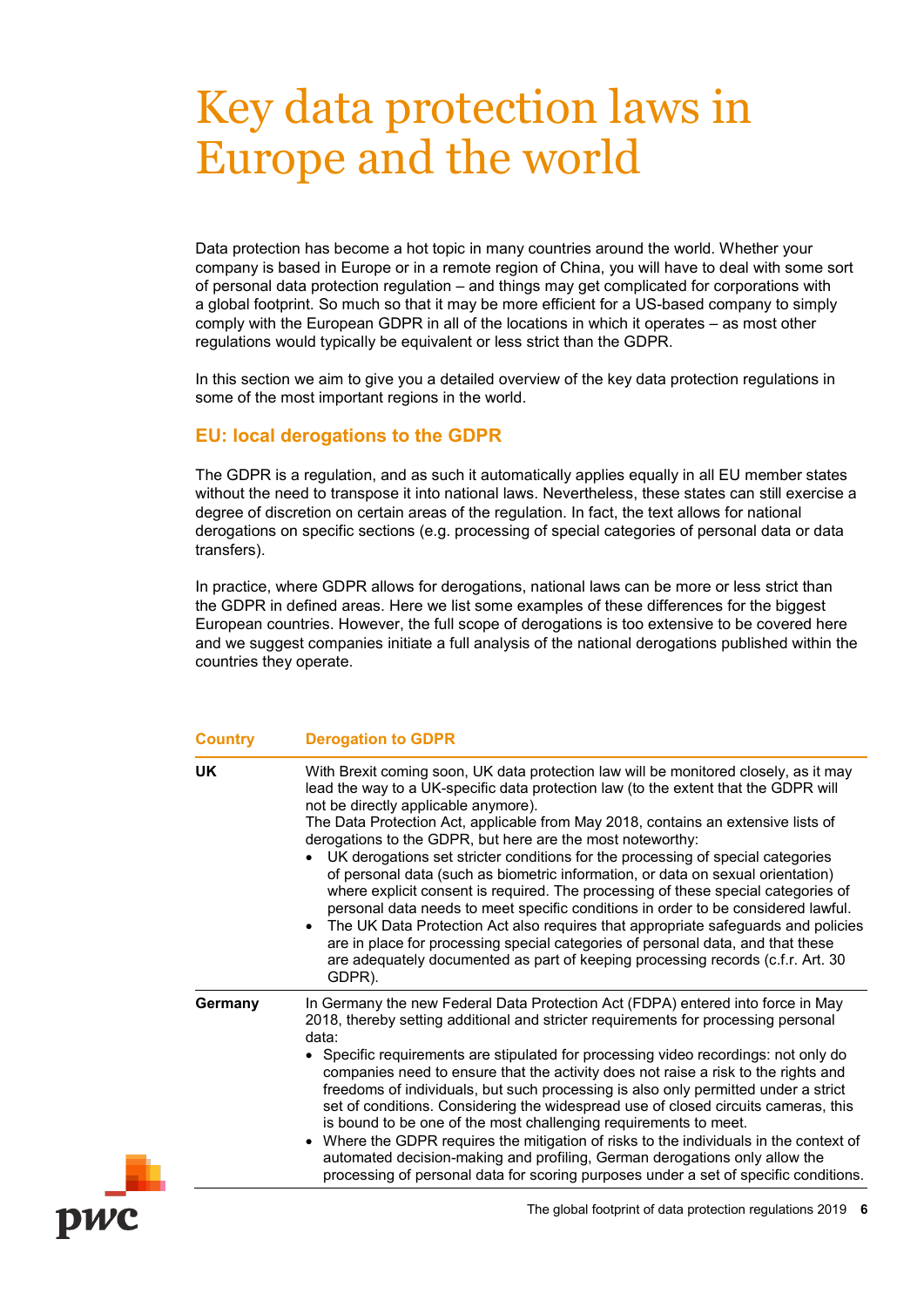| <b>Country</b> | <b>Derogation to GDPR</b>                                                                                                                                                                                                                                                                                                                                                                                                                                                                                                                                                                                                                                                                                                    |
|----------------|------------------------------------------------------------------------------------------------------------------------------------------------------------------------------------------------------------------------------------------------------------------------------------------------------------------------------------------------------------------------------------------------------------------------------------------------------------------------------------------------------------------------------------------------------------------------------------------------------------------------------------------------------------------------------------------------------------------------------|
| <b>Austria</b> | Austrian derogations (listed in the Datenschutzgesetz, updated in 2018) are limited in<br>scope, but mostly stricter than the respective requirements in the GDPR, for example:<br>• As in Germany, specific requirements are set for the processing of video<br>recordings: also in this case, processing is only permitted under a strict set of<br>conditions.<br>• Where GDPR mainly focuses on the obligations of the controllers and processors<br>as legal entities, the Austrian Datenschutzgesetz sets specific requirements for the<br>employees of such entities, who are in turn liable in case they do not treat as<br>confidential any personal data processed in the context of their employment.             |
| <b>France</b>  | The Revised French Data Protection Act (in force since May 2018) sets a number of<br>requirements that are stricter than the respective articles from the GDPR, for<br>example:<br>• French law explicitly prohibits processing of special categories of personal data,<br>unless the conditions set in the derogation are met. This provision is mainly aligned<br>with the GDPR dictate, but it becomes stricter when it comes to the processing of<br>biometric information in the context of employment.<br>• Where the GDPR sets the minimum age at 16 for a kid to provide consent for the<br>offering of online services, under French law that minimum age is lowered to 15<br>(with additional local requirements). |
| <b>Italy</b>   | Italy only published the revised version of its privacy regulation in September 2018,<br>with some months of delays compared to other European countries. Worth noting are<br>the following:<br>• Italian law is introducing stricter criminal sanctions for instances where personal<br>data is unlawfully processed<br>In Italy the age for child consent for the offering of online service has also been<br>$\bullet$<br>lowered, in this case to 14 years.                                                                                                                                                                                                                                                              |

#### <span id="page-6-0"></span>**Data protection around the world**

While the EU GDPR is already enforced, other countries have begun working on their own data protection laws – often trying to align them with the GDPR's requirements. Here we provide an overview of how other data protection laws currently under review align with the GDPR, followed by a more detailed description on the current status of the regulation in such countries.

| <b>Country</b>     | <b>Key privacy</b><br>regulation                                                                                                         | <b>New or updated</b><br>law | <b>Similarity to the</b><br><b>GDPR</b>                                                         | <b>Timeline</b>                                      |
|--------------------|------------------------------------------------------------------------------------------------------------------------------------------|------------------------------|-------------------------------------------------------------------------------------------------|------------------------------------------------------|
| <b>Switzerland</b> | Federal Act on<br>Data Protection                                                                                                        | Updated                      | High degree of<br>similarity                                                                    | Expected to be fully<br>applicable by end of<br>2020 |
| <b>US</b>          | Varies per state                                                                                                                         | New and updated              | Varies per state                                                                                | n/a                                                  |
| Canada             | Digital Privacy Act                                                                                                                      | Updated                      | Updates in line<br>with GDPR<br>requirements                                                    | Expected to be<br>applicable by end of<br>2019       |
| China              | <b>Chinese National</b><br>Standards on<br>Information Security<br>Technology –<br>Personal Information<br><b>Security Specification</b> | <b>New</b>                   | Some require-<br>ments are even<br>more rigorous<br>than the GDPR                               | Came into force<br>from May 2018                     |
| India              | Draft of the Personal<br>Data Protection Bill                                                                                            | New (draft)                  | In its current state,<br>lower protection<br>of personal data<br>compared to the<br><b>GDPR</b> | Draft was submitted<br>in July 2018                  |

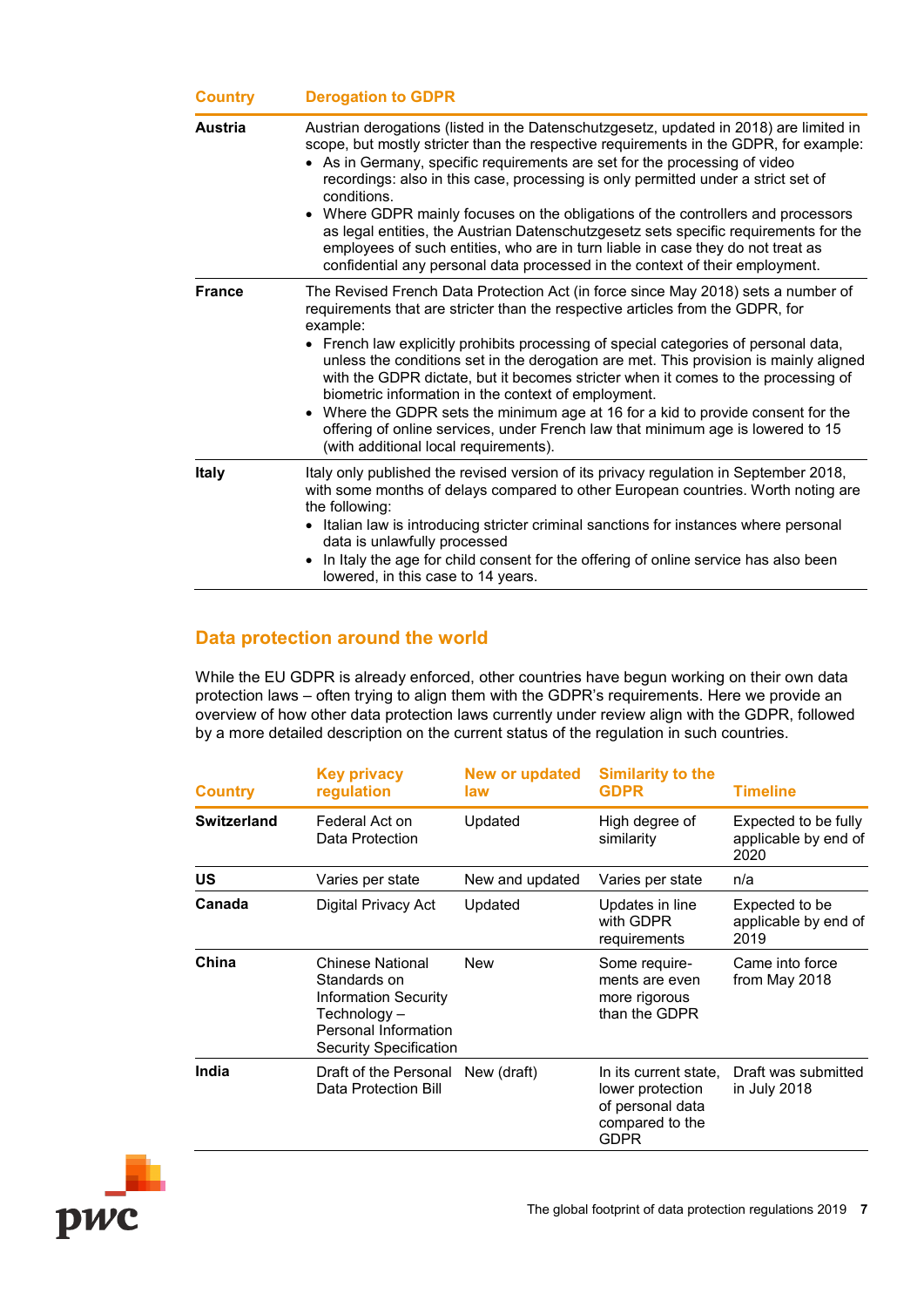| <b>Country</b>   | <b>Key privacy</b><br>regulation             | New or updated<br>law    | <b>Similarity to the</b><br><b>GDPR</b>       | <b>Timeline</b>                   |
|------------------|----------------------------------------------|--------------------------|-----------------------------------------------|-----------------------------------|
| <b>Thailand</b>  | Draft of the personal<br>data protection act | New (draft)              | Designed to<br>be aligned with<br><b>GDPR</b> | Draft was approved<br>in May 2018 |
| <b>Singapore</b> | Personal Data<br><b>Protection Act</b>       | Existing (no<br>changes) | Similar level of<br>protection as<br>the GDPR | n/a                               |
| <b>Jersey</b>    | Data Protection Law                          | Updated                  | Imitates<br>requirement of<br>the GDPR        | Came into force<br>from May 2018  |

#### <span id="page-7-0"></span>Data protection in Switzerland: FADP

On 9 December 2011, the Federal Council approved the report on the evaluation of the Data Protection Act and instructed the Federal Department of Justice and Police (FDJP) to examine legislative measures to strengthen data protection in the light of the results of the evaluation and current developments in the EU and the Council of Europe. Furthermore, the revision of existing laws was necessary due to the Schengen Convention.

The alignment of FADP to GDPR is essential from an economic point of view, since data exchange with companies and state authorities from countries that do not have comparable protection of personal data can only be carried out under difficult conditions (different levels of requirements applicable to the same company, restrictions on doing business with certain companies, etc.).

In September 2017, the Federal Council presented a draft for a significantly revised data protection act, the Federal Act on Data Protection (FADP), which aims to: (i) increase transparency (e.g. data controllers are obliged to ensure, by means of suitable default settings, that by default only personal data is processed that is necessary for the respective purpose); (ii) strengthen the participation rights of data subjects (e.g. data controllers shall notify the Federal Data Protection and Information Commissioner of a data breach as soon as possible if there is a high risk to the personality or fundamental rights of the data subject); (iii) and take into account technological progress (e.g. genetic as well as biometric data that uniquely identify a natural person has also been taken into account).

The revision is divided in two stages. The first is to allow for prior consultation regarding the implementation of the EU law (Directive 2016/680 on the protection of individuals related to the processing of personal data in the criminal field), which is required by the Schengen agreements. Thereafter, the data protection act can be revised without time pressure. The second stage, expected to be completed by the end of 2020, is particularly relevant for Swiss companies. Additional and more detailed information on the FADP and its link to the GDPR can be found in our publication ["What does the revision of the Swiss FADP entail, and how does it relate to the](https://www.pwc.ch/en/publications/2018/e-dsg-pov.pdf)  [GDPR and the ePrivacy Regulation?"](https://www.pwc.ch/en/publications/2018/e-dsg-pov.pdf)

#### <span id="page-7-1"></span>Data protection in the United States

The United States has over 20 industry-specific data security laws on the federal level. Besides that, there are hundreds of state laws to regulate the collection and use of personal data, and that number is growing each year. In some cases, federal privacy laws override state privacy laws on the same topic. For example, the federal law regulating commercial e-mail and the sharing of email addresses overrides most state laws regulating the same data. On the other hand, there are many federal privacy laws that do not override state laws, which means a company can get into situations where it has to be compliant with different federal and state privacy laws that regulate the same types of data, such as medical or health records.

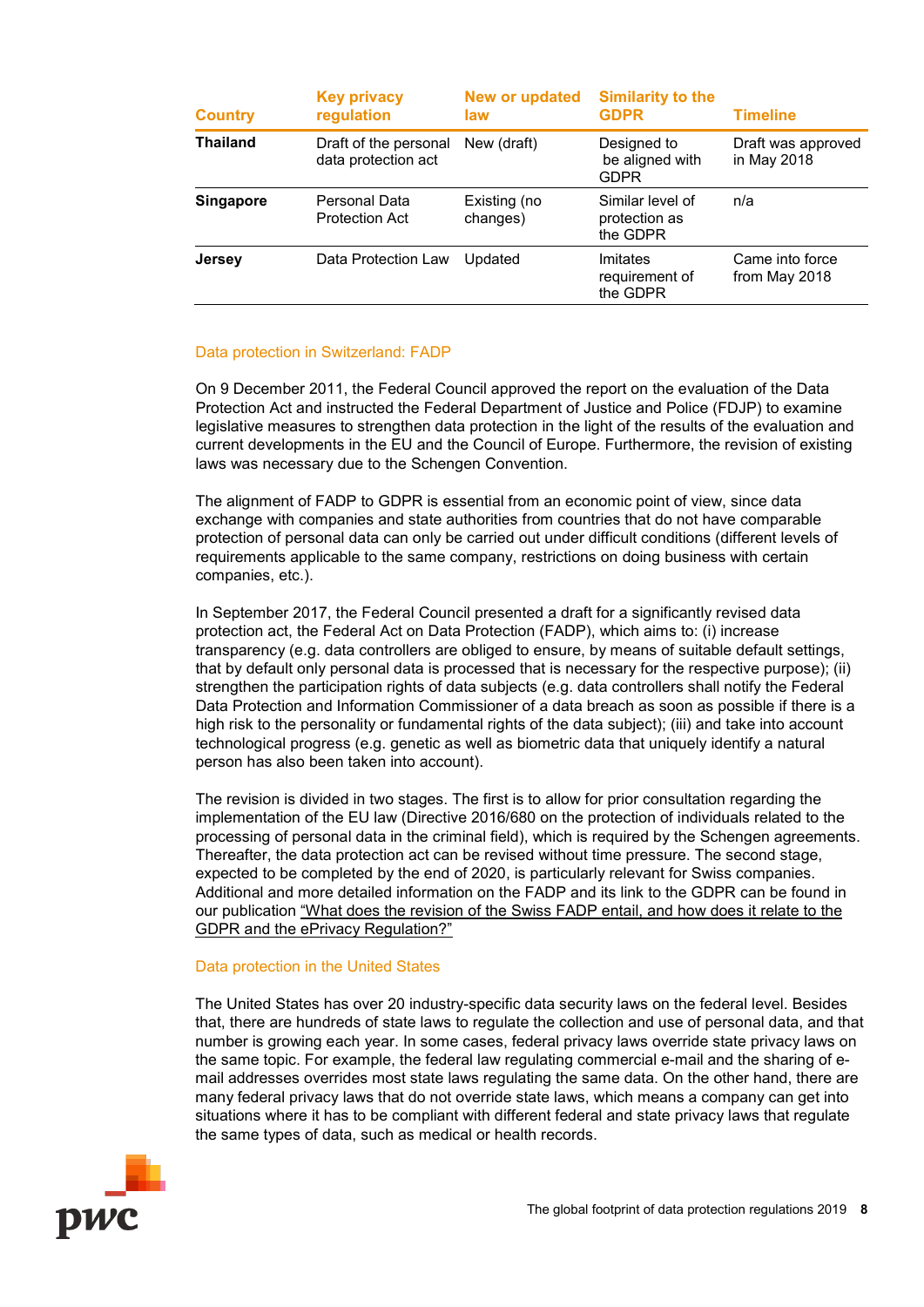Most states have implemented some form of privacy legislation, but California is leading on data protection topics. The state has put multiple privacy laws into place, some of which have farreaching effects at a national level. As an example, California was the first state to enact a security breach notification law in 2002 (California Civil Code §1798.82). However, a number of bills that would establish a national standard for data security breach notifications have been introduced in the U.S. Congress, but none have been passed so far.

#### <span id="page-8-0"></span>Data protection in Canada

Canada has four private sector privacy statutes that govern the collection, use, disclosure and management of personal information: (i) the Federal Personal Information Protection and Electronic Documents Act, S.C. 2000, (PIPEDA); (ii) Alberta's Personal Information Protection Act, S.A. 2003 (PIPA Alberta); (iii) British Columbia's Personal Information Protection Act, S.B.C. 2003 (PIPA BC); and (iv) Québec's An Act Respecting the Protection of Personal Information in the Private Sector, R.S.Q. (Québec Privacy Act).

PIPEDA, the federal privacy law, is less stringent compared to the GDPR, but has been amended in 2018 to partially align to GDPR requirements. The PIPEDA updates introduced mandatory data breach reporting provisions, however many shortcoming still remain in comparison to GDPR, mainly in the area of Data Portability, Right to Erasure, and Consent.

#### <span id="page-8-1"></span>Data protection in China

The long anticipated first Chinese National Standards on Information Security Technology – Personal Information Security Specification GB/T 35273-2017 has been released and came into force on 1 May 2018. It serves as the new de facto standard for practical data protection handling, which complements and clarifies many existing data protection laws, such as the Cybersecurity Law and the Consumer Protection Law, and describes practical compliance steps.

However, how the standards will be implemented is still not clear. Despite uncertainty about its effect, the language in the standard is broad and includes more rigorous requirements than even the GDPR. As example, while the GDPR focuses only on some specific types of data, the Chinese standard is more far-reaching in terms of sensitive personal information. The Chinese standards cover any personal data that would cause harm to persons, property, reputation, and mental and physical health if lost or abused.

#### <span id="page-8-2"></span>Data protection in India

In July 2018, India got closer to its first data privacy law by submitting a draft of the Personal Data Protection Bill, which forms a framework and prescribes how organisations, including the state, should collect, process and store citizens' data. However, the bill still has many loopholes that might weaken the privacy and security of citizens' personal data. As example, the requirement to store a copy of all personal data at a server centre in India creates extensive permissions for the government to use the personal data. Therefore, the bill still needs many further rounds of review before becoming a law that is comparable to the GDPR.

In the meantime, the Information Technology Act from 2000 includes specific provisions intended to protect electronic data and considers issues like paying compensation and imposing punishment in the case of wrongful disclosure and misuse of personal data as well as in the event of a violation of contractual terms related to personal data. However, the IT Act lacked provisions for the protection of and the procedures to be followed to ensure the safety and security of sensitive personal information of an individual. As a consequence, several amendments and finally Section 43A was inserted in the IT Act, which became the Information Technology Rules, 2011. The privacy rules force corporate entities to collect, process and store personal data, including sensitive personal information, in order to be compliant with certain procedures.

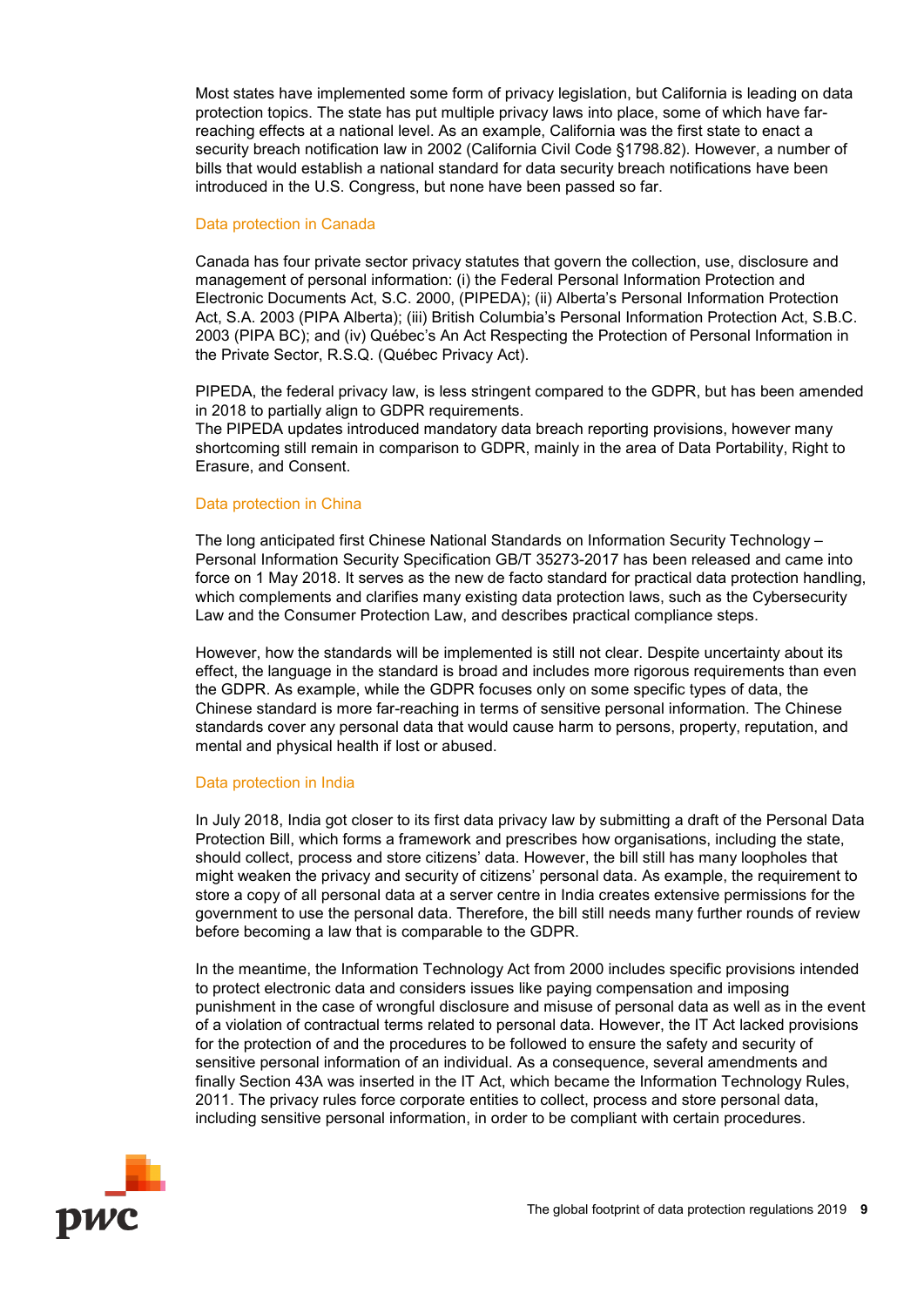#### <span id="page-9-0"></span>Data protection in Thailand

Currently there is no specific law protecting personal data in Thailand, but the country has been working for years on a regulation related to this topic. A draft of the Personal Data Protection Act (Draft Act) was approved by the Thai Cabinet in principle on 22 May 2018. A revised version of the document is now under consideration by the Council of State.

This new regulation has been drafted to align data protection in the country to the minimum requirements set by many data protection laws in the world, particularly by the GDPR. The act now needs approval from the Council of State, but no official timeline has been set for when the new law will be published and come into force.

#### <span id="page-9-1"></span>Data protection in Singapore

The Personal Data Protection Act was enacted in Singapore in 2012, and it entails extraterritorial scope, i.e. it applies to any company processing data from natural persons located in the country, regardless of the location of the company itself.

Currently, Singapore has initiated a series of public consultations to review the act with regard to important topics such as Managing Personal Data in the Digital Economy or Managing Unsolicited Messages and the Provision of Guidance to Support Innovation in the Digital Economy."

#### <span id="page-9-2"></span>Data protection in Jersey

The Data Protection (Jersey) Law came into effect on 1 December 2005 and was modelled on the UK Data Protection Act of 1998. Jersey makes great effort to ensure that their data protection regulations provide the same standards of protection for personal data as the ones in force in the EU, since historically a large amount of the personal data processed in Jersey belongs to EU citizens.

The Data Protection Authority (Jersey) Law 2018 and the Data Protection (Jersey) Law 2018 was enacted in order to imitate the enhanced requirements of the GDPR. The new law in both jurisdictions came into force on 25 May 2018. The data protection legislation in Jersey is considered equal to the European Data Protection Directive (Directive 95/46/EC) by the European Commission. This equality will remain in force until the European Commission reviews it, latest by 2022.

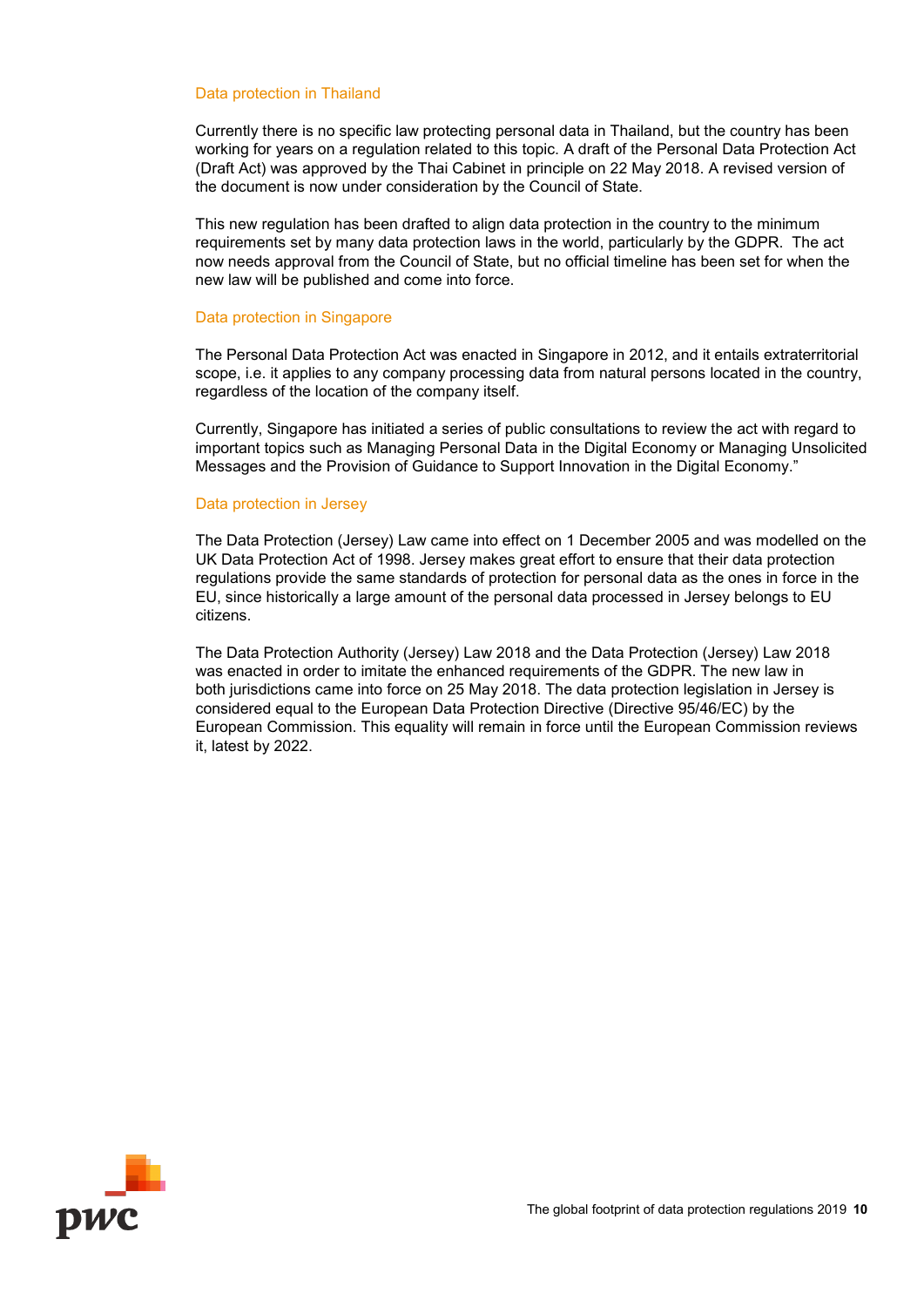| Apr 2000                                                                                                         | <b>Oct 2000</b>                                                                                                                                                                                                                                                             | <b>Jul 2003</b>                                                                  | <b>Jan 2004</b>                                                                                                              | <b>Dec 2005</b>                                                                 |
|------------------------------------------------------------------------------------------------------------------|-----------------------------------------------------------------------------------------------------------------------------------------------------------------------------------------------------------------------------------------------------------------------------|----------------------------------------------------------------------------------|------------------------------------------------------------------------------------------------------------------------------|---------------------------------------------------------------------------------|
| Canada:<br><b>Federal Personal</b><br>Information<br>Protection and<br>Electronic<br>Documents Act<br>became law | India:<br>Information<br><b>Technology Act</b><br>became law                                                                                                                                                                                                                | US:<br>Security breach<br>notification law<br>(California Civil<br>Code §179.82) | Canada:<br>Alberta's Personal<br>Information<br>Protection & British<br>Columbia's Personal<br>Information<br>protection Act | <b>Jersey:</b><br>Data<br><b>Protection Law</b><br>came into effect             |
|                                                                                                                  | 23 May 2018                                                                                                                                                                                                                                                                 | 1 May 2018                                                                       | Jan-Jul 2014                                                                                                                 | Apr 2011                                                                        |
|                                                                                                                  | <b>Thailand:</b><br>Personal data<br>protection draft<br>Act is approved<br>UK:<br>Data<br><b>Protection Act</b>                                                                                                                                                            | China:<br>National<br>Standards on<br>Information<br>Security<br>Technology      | <b>Singapore:</b><br>Personal Data<br>Protection act<br>came into effect                                                     | India:<br>Information<br>technology Rules                                       |
|                                                                                                                  | 25 May 2018                                                                                                                                                                                                                                                                 | <b>Jun 2018</b>                                                                  | Sep 2018                                                                                                                     | 2020 expected                                                                   |
|                                                                                                                  | EU:<br>GDPR comes into<br>effect<br><b>Germany:</b><br><b>Federal Data</b><br><b>Protection Act</b><br><b>Austria:</b><br>Derogations listed in<br>the<br>Datenschutzgesetz<br><b>Jersey:</b><br>Data Protection<br>Authority Law and<br>the updated Data<br>protection Law | <b>France:</b><br><b>Revised French</b><br>Data Protection Act                   | Italy:<br><b>Revised Privacy</b><br>regulation                                                                               | <b>Switzerland:</b><br><b>Revised Data</b><br><b>Protection Act</b><br>(E-FADP) |

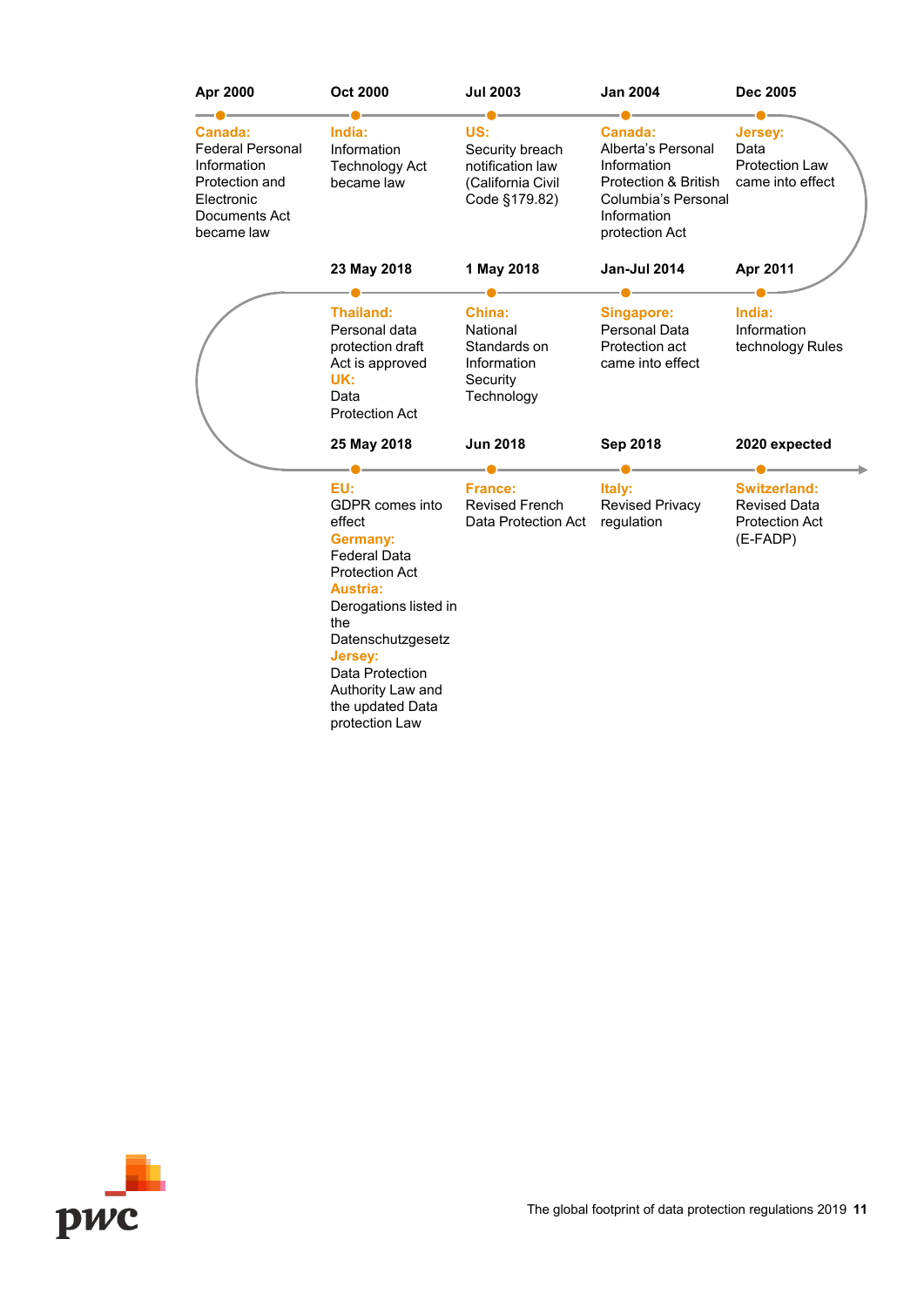## <span id="page-11-0"></span>What's next for your organisation?

Some of the strongest data protection requirements have been set forth in the GDPR, but as we have seen there are a number of other data protection regulations that companies in Europe and in the world have to consider. Also, many countries are still working on reviewing, updating or creating their laws on data protection. Although no final text is available in many cases (e.g. in Thailand or Switzerland), one may expect a high degree of similarity with the EU GDPR.

Data protection is a complex topic, and even more so when your business is present in multiple countries and thus subject to a number of different laws. Organisations in this situation need to consider which regulations are applicable to them, when to act, and which processes to implement. It would often be easier to simply apply to your entire organisation the standards set by the strongest applicable regulation, rather than trying to set up different processes in different locations.

A holistic approach will ensure that clients in different locations do not perceive any difference in the service provided, thereby projecting a more coherent image – on top of often being the most efficient approach. This type of holistic approach does not need to be strict: a risk-based approach is often the best solution. Such an approach allows companies to identify which gaps tin regulatory requirements need to be filled with urgency, which gaps can be filled at a later stage or which ones are even considered as acceptable for the organisation. When dealing with draft regulations, companies applying a risk-based approach can decide to either start implementing processes on the basis of what the requirements will most likely be, or wait until the final text is ready. The latter would entail the risk of not having the processes implemented once the regulation has gone into effect (this is especially true for big organisation that need long lead times for transformation projects, as the experience with implementation of GDPR-compliant processes has shown).

Data protection has become so important nowadays that most organisations can no longer afford to treat it as just another compliance topic. An increasing number of processes within an organisation involve some form of personal data processing, and the requirements from a regulatory perspective are becoming stricter by the day. Companies need to start looking at the protection of personal data from a strategic perspective: knowing which personal data they process, in which systems; defining adequate safety measures; and ensuring adequate training for employees should all become part of the strategy of any big organisation. Having a solid data management system in place when it comes to the processing of personal data will be of help in complying with any regulation on the topic.

From a practical perspective, to ensure compliance, companies should set up adequate monitoring for applicable regulations and decide how to deal with upcoming new laws. It is important that processes are implemented as soon as possible given the importance of data protection for customers. Also, companies subject to the GDPR that have already implemented the respective processes for compliance should keep their guard up: Additional local derogations can be expected, and a new ePrivacy regulation is on its way (for more details, you can read our publication Is ePrivacy defining the future standard of data protection for the banking industry?).

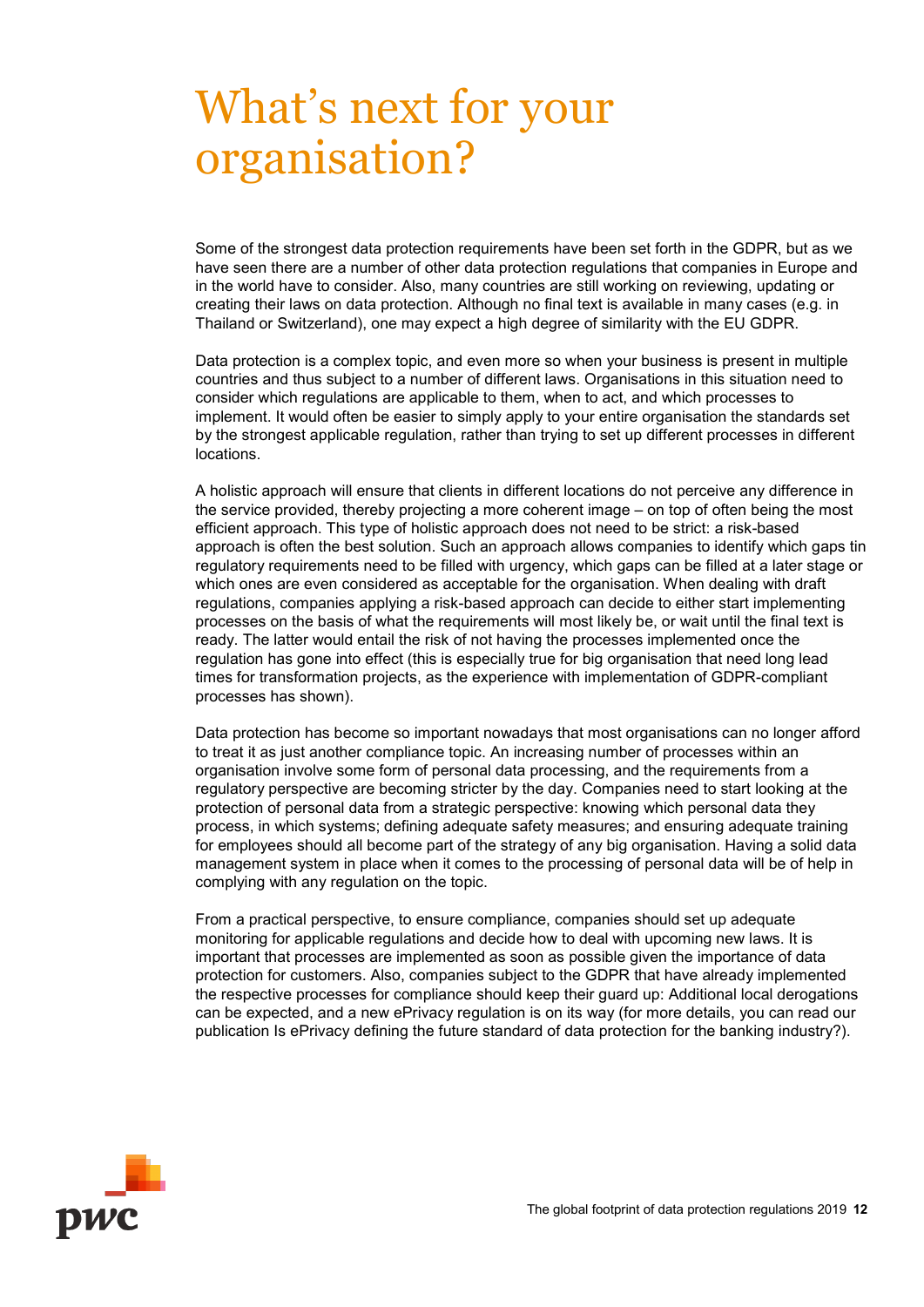#### <span id="page-12-0"></span>**How can PwC help?**

As a multi-disciplinary practice, we are uniquely placed to help our clients adjust to this new environment. Our data protection team includes lawyers, consultants, cybersecurity specialists, auditors, risk specialists, forensics experts and strategists. Our team is truly global, proposing innovative solutions with on-the-ground expertise in all the major EU economies.

PwC is best suited to support you in your journey to compliance, from the readiness assessment to the implementation of required actions (see picture on the right).

**1** Readiness assessment and gap analysis

**2** Personal data inventory

**3** Action plan development We can help you understand where do you stand in terms of compliance with current and upcoming regulations

We can help you in facilitating the streamlined collection of key data inventory information and in defining the data processing efforts across your organisation

We can help you develop an adequate action plan to define and implement the necessary processes, with a focus on prioritisation and with risk-based approach

**4** Implementation of compliance actions

Once all gaps and respective measures for compliance have been defined, we can help you implement the processes to ensure an effective transition to Business as Usual

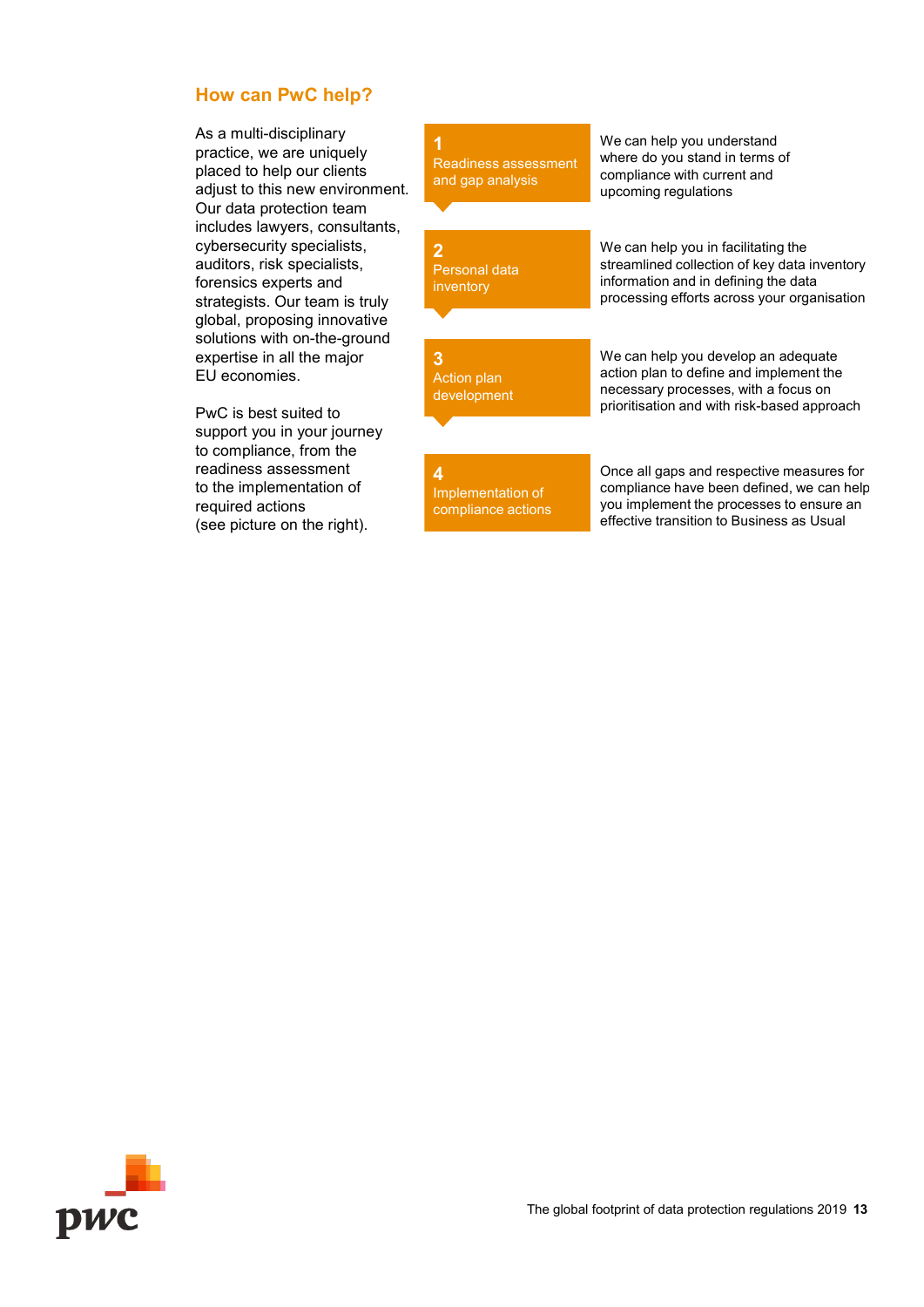

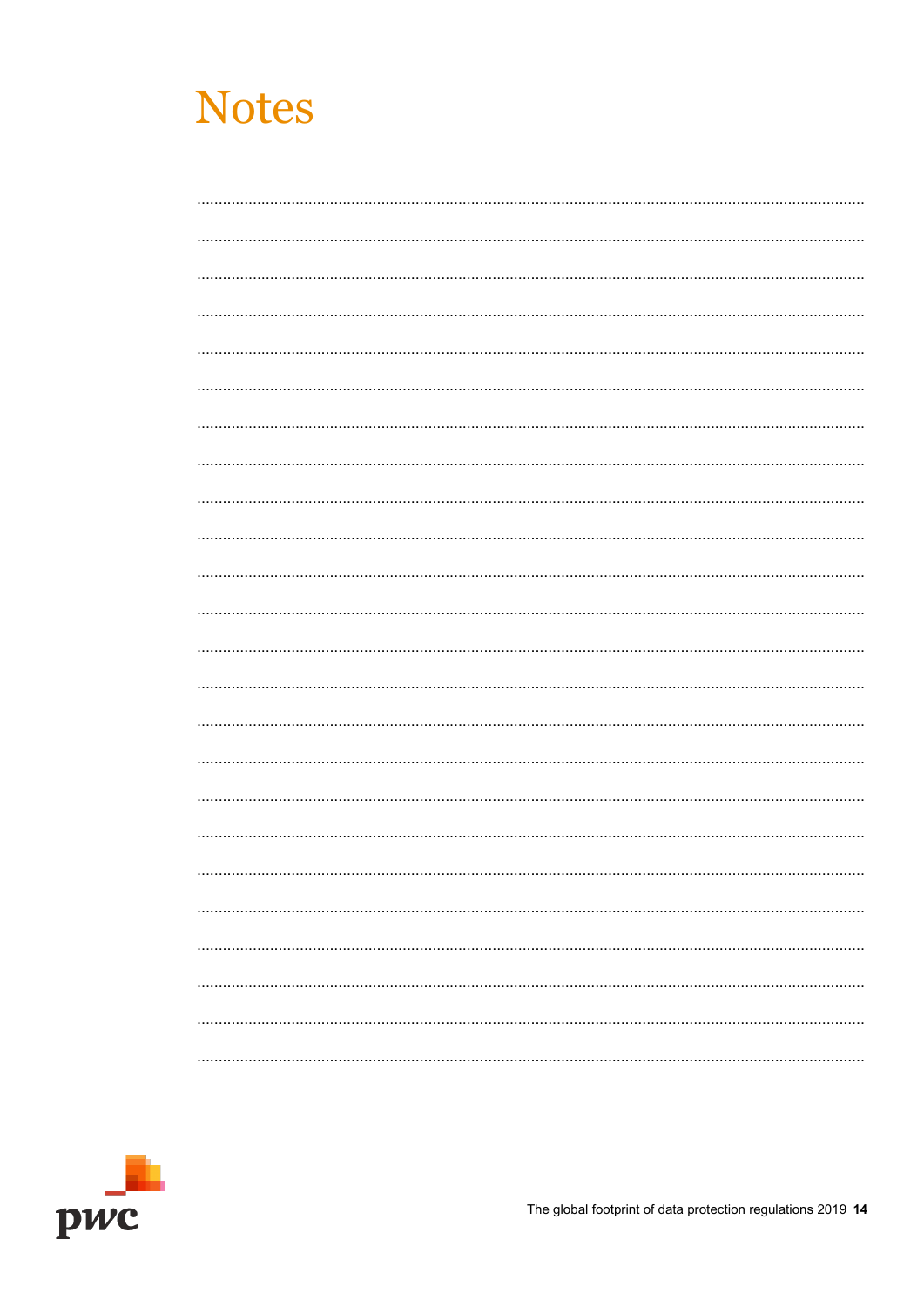#### **For additional information, please contact our Regulatory Transformation experts:**



#### **Patrick Akiki**

Partner Finance Risk and Regulatory Transformation Mobile: +41 79 708 11 07 Email: patrick.akiki@ch.pwc.com



**Morris Naqib** Senior Manager, Risk and Regulatory Transformation Mobile: +41 79 902 31 45 Email: [morris.naqib@ch.pwc.com](mailto:morris.naqib@ch.pwc.com)



**Mark Hussey** Senior Manager, Risk and Regulatory Transformation Mobile: +41 79 549 0759 Email: [mark.hussey@ch.pwc.com](mailto:mark.hussey@ch.pwc.com)



**Isabella Sorace** Manager, Risk and Regulatory Transformation Mobile: +41 79 742 37 16 Email: isabella.sorace@ch.pwc.com

#### **Legal expertise:**



**Yari Antonio Iannelli** Assistant Manager, Legal, FS Regulatory & Compliance Services Mobile: +41 58 792 28 54 Email: yari.iannelli@ch.pwc.com

#### **Key contributors:**

We would like to thank Dat Huynh and Enrico Zurkirchen for their valuable contribution to this publication.